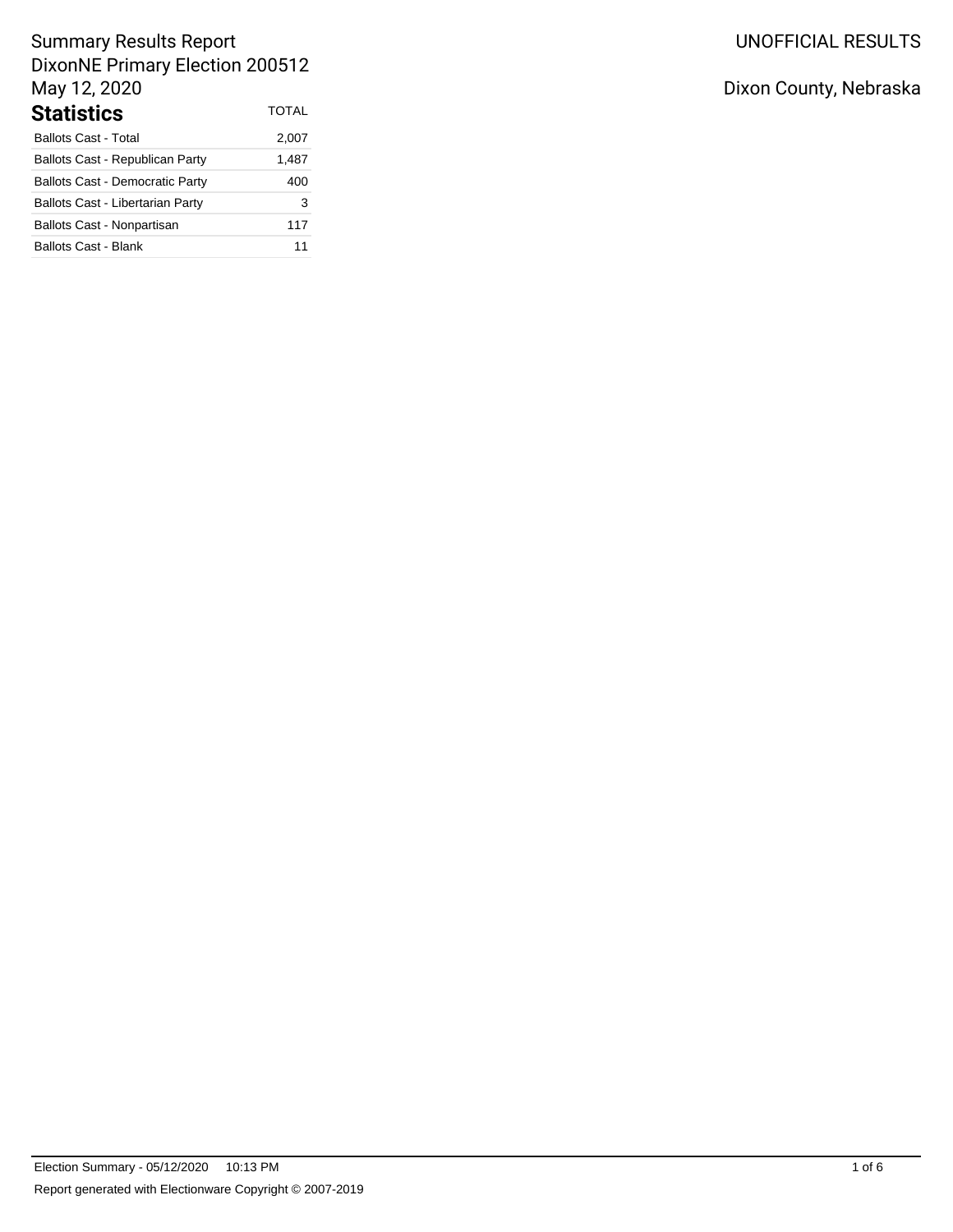## **Rep President**

| Vote For 1              |              |  |
|-------------------------|--------------|--|
|                         | <b>TOTAL</b> |  |
| Donald J. Trump         | 1,315        |  |
| <b>Bill Weld</b>        | 95           |  |
| Write-In Totals         | 13           |  |
| <b>Total Votes Cast</b> | 1,423        |  |
| Overvotes               | 0            |  |
| Undervotes              | 56           |  |
| <b>Contest Totals</b>   | 1.479        |  |

### **Rep US Senator**

Vote For 1

|                         | <b>TOTAL</b> |
|-------------------------|--------------|
| Ben Sasse               | 1,141        |
| Matt Innis              | 294          |
| Write-In Totals         | 3            |
| <b>Total Votes Cast</b> | 1,438        |
| Overvotes               | 0            |
| Undervotes              | 49           |
| <b>Contest Totals</b>   | 1.487        |

## **Rep Congress Dist 1**

| Vote For 1              |       |
|-------------------------|-------|
|                         | TOTAL |
| Jeff Fortenberry        | 29    |
| Write-In Totals         | 1     |
| <b>Total Votes Cast</b> | 30    |
| Overvotes               | ŋ     |
| Undervotes              | 1     |
| <b>Contest Totals</b>   | 31    |
|                         |       |

### **Rep Congress Dist 3**

Vote For 1

|                          | TOTAI |
|--------------------------|-------|
| Larry Lee Scott Bolinger | 55    |
| Adrian Smith             | 1,027 |
| William Elfgren          | 60    |
| Justin Moran             | 106   |
| Arron Kowalski           | 71    |
| <b>Write-In Totals</b>   | 4     |
| <b>Total Votes Cast</b>  | 1,323 |
| Overvotes                | 6     |
| Undervotes               | 127   |
| <b>Contest Totals</b>    | 1.456 |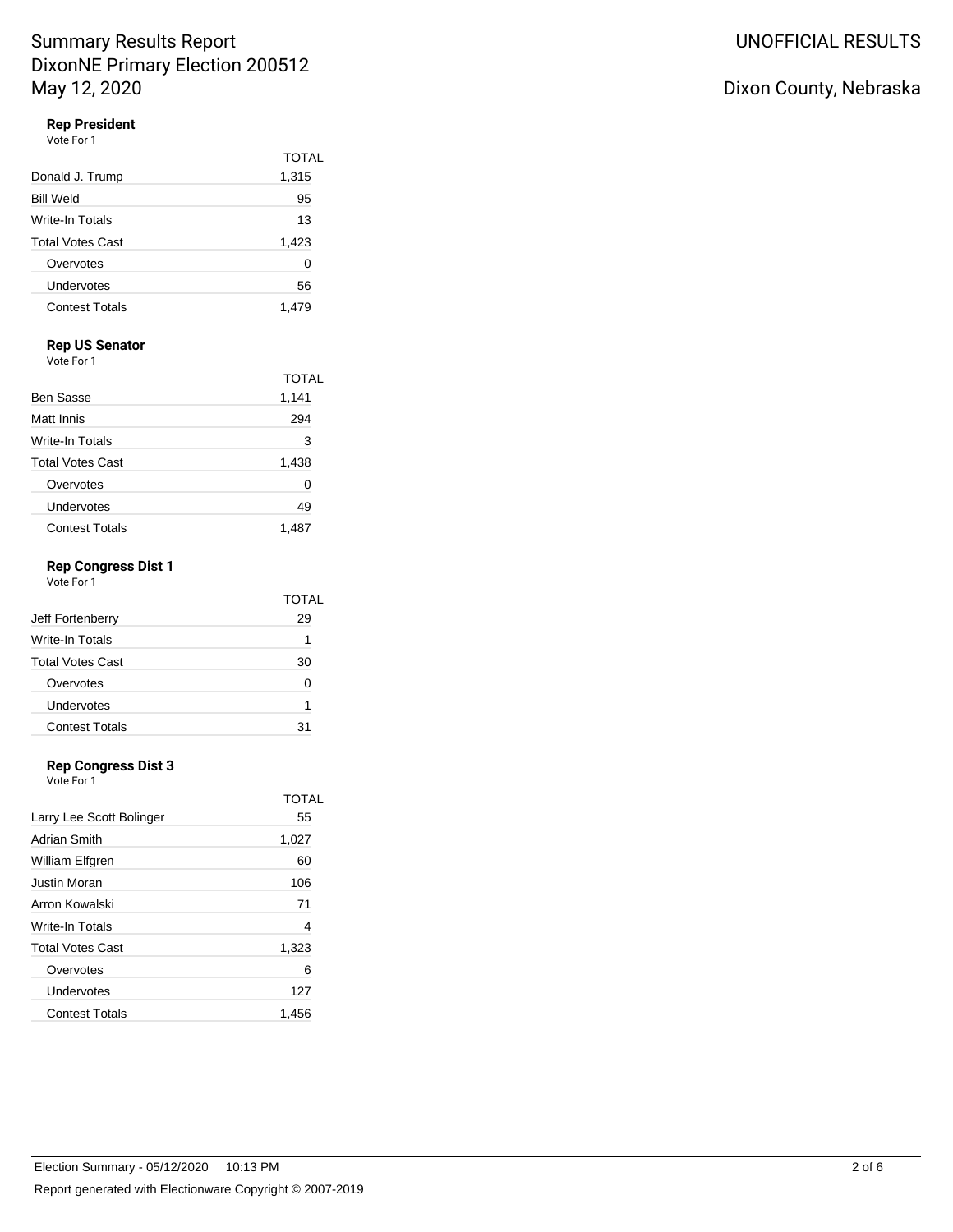### **Rep Co. Supv. #2**

| Vote For 1     |      |
|----------------|------|
|                | TOT. |
| Bill Koch      | 68   |
| Dorio Andorcon | 102  |

| Deric Anderson          | 183 |
|-------------------------|-----|
| <b>Iris Dutton</b>      | 40  |
| Write-In Totals         |     |
| <b>Total Votes Cast</b> | 291 |
| Overvotes               |     |
| Undervotes              |     |
| <b>Contest Totals</b>   |     |

TOTAL

### **Dem President**

Vote For 1

|                         | TOTAL |
|-------------------------|-------|
| Joe Biden               | 270   |
| Tulsi Gabbard           | 26    |
| <b>Bernie Sanders</b>   | 31    |
| Flizabeth Warren        | 26    |
| Write-In Totals         | 8     |
| <b>Total Votes Cast</b> | 361   |
| Overvotes               | 0     |
| Undervotes              | 39    |
| <b>Contest Totals</b>   | 40C   |

### **Dem US Senator**

Vote For 1

|                         | TOTAL |
|-------------------------|-------|
| Dennis Frank Macek      | 6     |
| Chris Janicek           | 71    |
| Larry Marvin            | 49    |
| Angie Philips           | 86    |
| Alisha Shelton          | 68    |
| Daniel M. Wik           | 10    |
| Andy Stock              | 37    |
| Write-In Totals         | 3     |
| <b>Total Votes Cast</b> | 330   |
| Overvotes               | 2     |
| Undervotes              | 68    |
| <b>Contest Totals</b>   | 400   |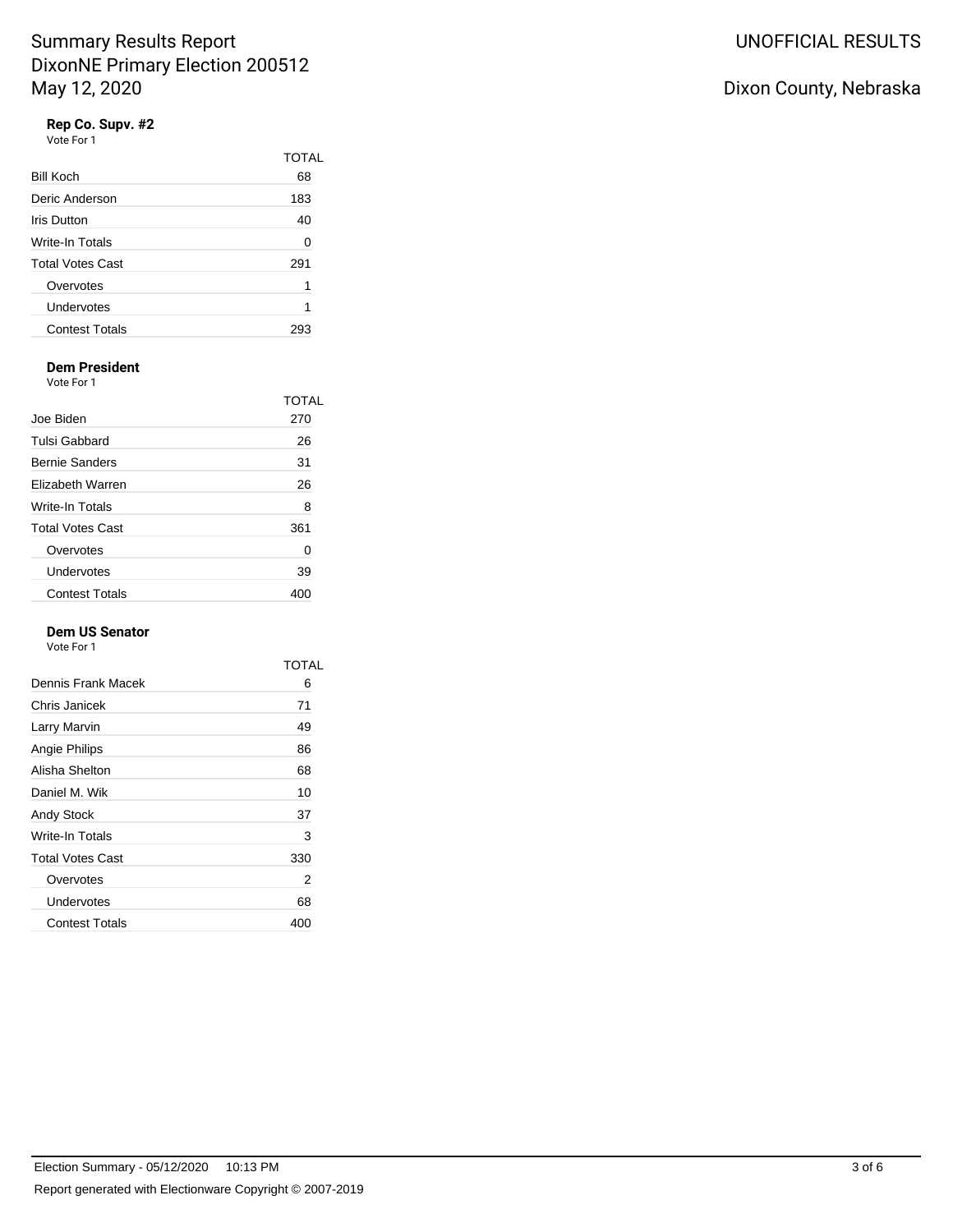### **Dem Congress Dist 1**

Vote For 1

|                         | TOTAL |
|-------------------------|-------|
| <b>Babs Ramsey</b>      | 6     |
| Kate Bolz               | 21    |
| Write-In Totals         | 0     |
| <b>Total Votes Cast</b> | 27    |
| Overvotes               | 0     |
| Undervotes              | 1     |
| <b>Contest Totals</b>   | 28    |
|                         |       |

### **Dem Congress Dist 3**

Vote For 1

| <u>vuusi uli</u>        |              |
|-------------------------|--------------|
|                         | <b>TOTAL</b> |
| Mark Elworth Jr.        | 275          |
| Write-In Totals         | 5            |
| <b>Total Votes Cast</b> | 280          |
| Overvotes               | 0            |
| Undervotes              | 92           |
| <b>Contest Totals</b>   | 372          |
|                         |              |

#### **Lib President**  $\cdot$  1

| Vote For |  |
|----------|--|
|----------|--|

|                         | TOTAL |
|-------------------------|-------|
| Max Abramson            | 0     |
| Dan Behrman             | 0     |
| Lincoln Chafee          | 0     |
| Jacob Hornberger        | 2     |
| Jo Jorgensen            | 1     |
| Adam Kokesh             | 0     |
| Write-In Totals         | 0     |
| <b>Total Votes Cast</b> | 3     |
| Overvotes               | 0     |
| Undervotes              | 0     |
| <b>Contest Totals</b>   | 3     |

#### **Lib US Senator** Vote For 1

| .                       |       |
|-------------------------|-------|
|                         | TOTAI |
| Gene Siadek             | 2     |
| Write-In Totals         | 0     |
| <b>Total Votes Cast</b> | 2     |
| Overvotes               | 0     |
| Undervotes              | 1     |
| <b>Contest Totals</b>   | 3     |
|                         |       |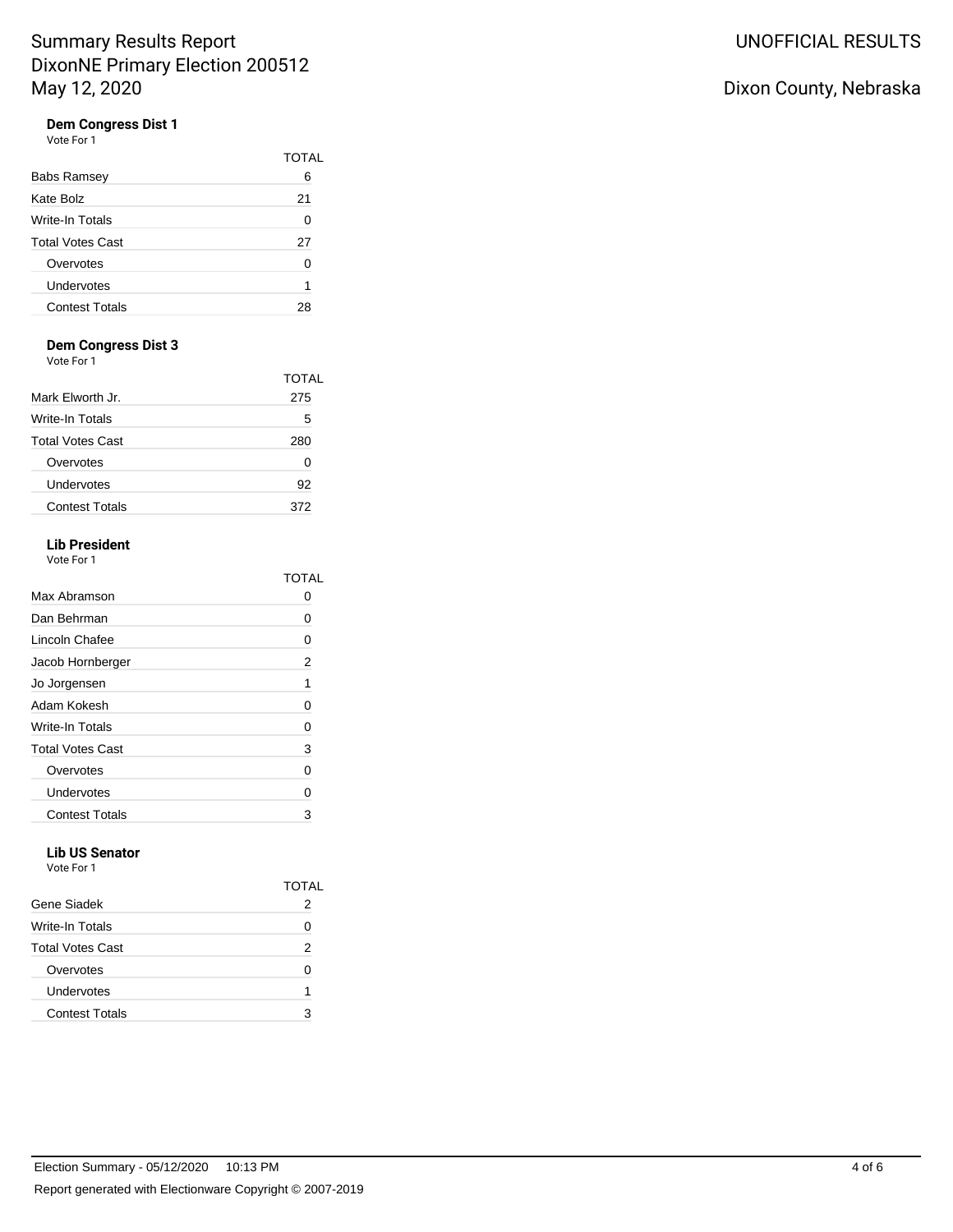## **Lib Congress Dist 1**

| Vote For 1 |  |  |
|------------|--|--|
|            |  |  |

|                         | TOTAL |
|-------------------------|-------|
| Dennis B. Grace         |       |
| Write-In Totals         | 0     |
| <b>Total Votes Cast</b> | ი     |
| Overvotes               | 0     |
| Undervotes              | ი     |
| <b>Contest Totals</b>   |       |

### **Lib Congress Dist 3**

Vote For 1

|                         | TOTAL    |
|-------------------------|----------|
| Dustin C. Hobbs         | 2        |
| Write-In Totals         | $\lceil$ |
| <b>Total Votes Cast</b> | 2        |
| Overvotes               | O        |
| Undervotes              |          |
| <b>Contest Totals</b>   | 3        |
|                         |          |

## **State Bd of Ed Dist 3**

Vote For 1

|                         | <b>TOTAL</b> |
|-------------------------|--------------|
| Patti S. Gubbels        | 1,186        |
| Mike Goos               | 467          |
| Write-In Totals         | 6            |
| <b>Total Votes Cast</b> | 1,659        |
| Overvotes               | 1            |
| Undervotes              | 332          |
| <b>Contest Totals</b>   | 1,992        |
|                         |              |

## **Wakefield Ward 1**

Vote For 1

|                         | TOTAL |
|-------------------------|-------|
| Ross Hansen             | 109   |
| Michael Wirth           | 12    |
| Steven H. Greve         | 26    |
| Write-In Totals         | 1     |
| <b>Total Votes Cast</b> | 148   |
| Overvotes               | 0     |
| Undervotes              | 1     |
| <b>Contest Totals</b>   | 149   |